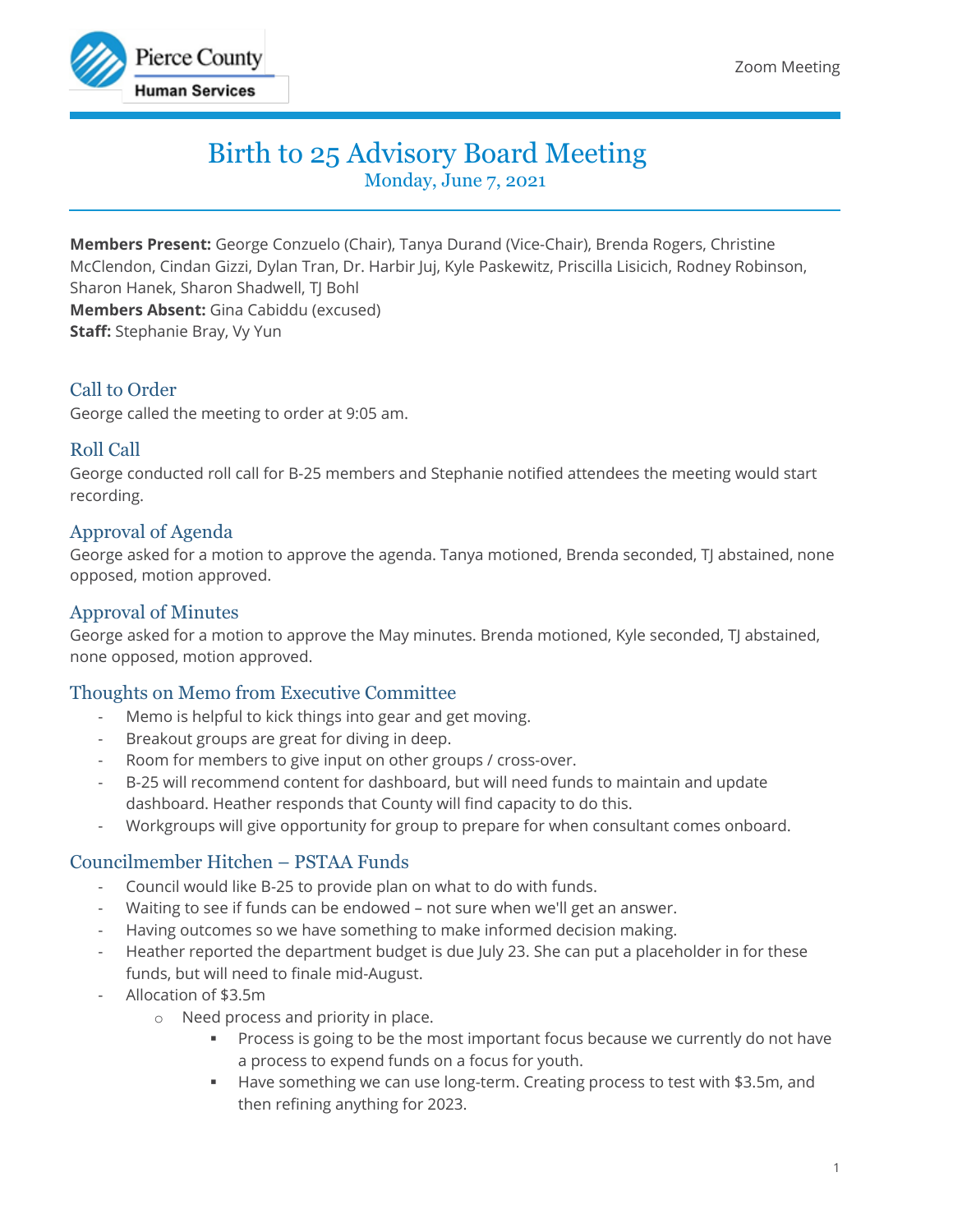- o Real solid recommendations looking at equity (income, race, geography).
- o Access to high quality day care.
- o Early learning.
- o Chair Young intends to extend sunset date.
- $\circ$  Concluded that priority will be to design a process for solicitation for funds.
- County must follow procurement process in releasing RFP. This will give agencies an opportunity to apply.

## Breakout into Groups

Committee decided not to break out into groups and had the following discussions regarding subcommittees:

### Advocacy

- Relay process to county and external stakeholders.
- Have process and data available to backup recommendations.

#### Data

- What do scorecards/outcomes look like?
- Look at high-level indicators on dashboard to see what direction data is moving.
- Engaging with Education Subcomittee and bringing in experts.
- Listen to the voice of the community to ensure what they're saying matches with data.
- Do not need to recreate. We already have the data showing disparities exists need to chip away at deep-rooted systemic system.
	- $\circ$  Invest in organizations that have track record of meaningfully reaching our children of color.

#### **Outreach**

- Informing public at large.
- Listening to families and providers (two-tiered).
- Providers can provide information on effectiveness and barriers.
- Townhall
	- o Not productive is no one attends how do we spread the word?
	- o Bridge to community is vital.
	- o Stephanie encourages B-25 to do virtual townhall.

#### Education

Set aside 30 minutes to bring in 3 experts to talk through process and see what is helpful at next meeting.

### Next Steps

- Speakers at July 12 meeting
	- o Shared document will be created to add potential speakers.
	- o Executive Team will discuss what speakers to present at meeting.
- Members will email Vy on what subcommittee(s) they would like to join.